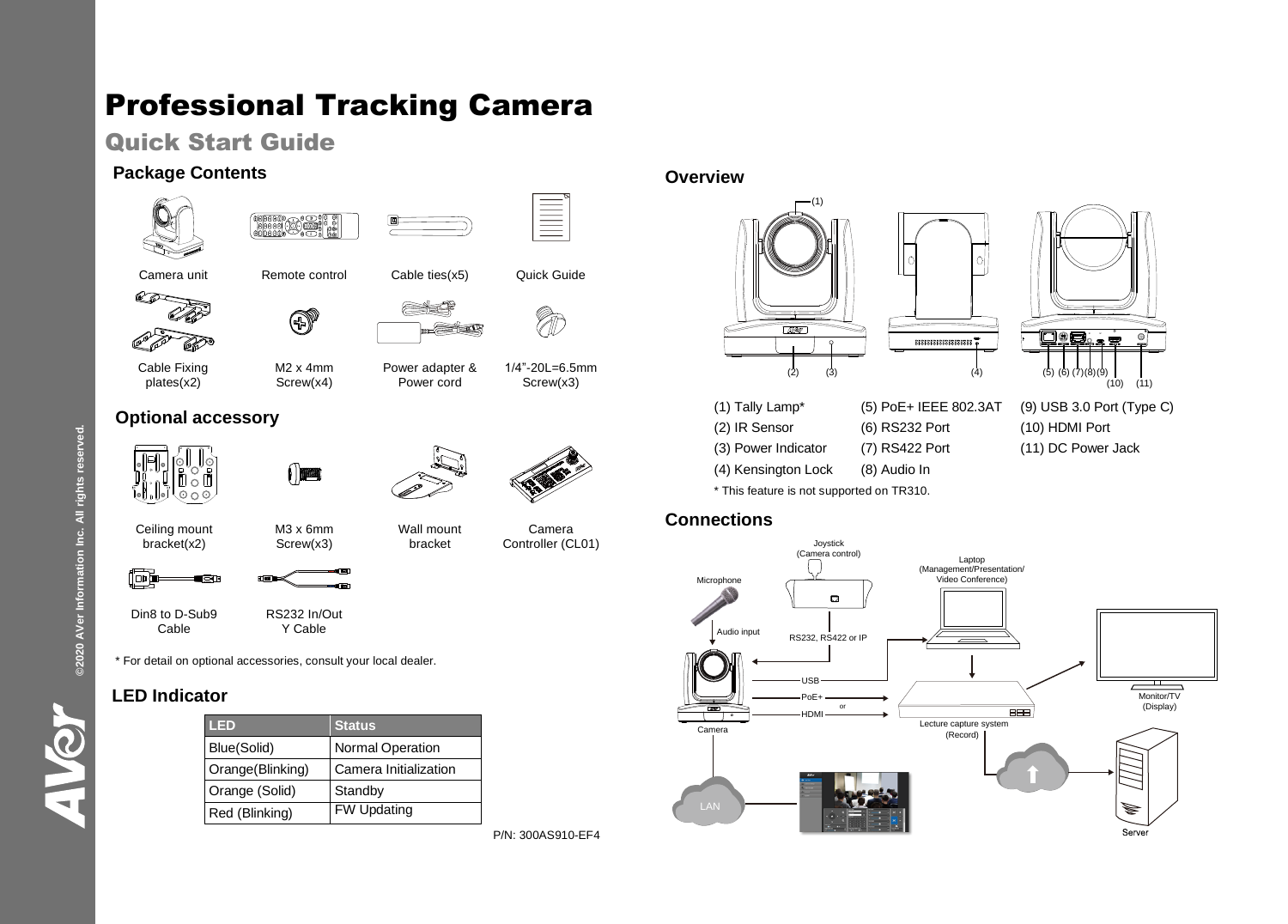### **Install Cable Fixing Plate Remote Control**



The remote controller requires two (2) "AAA" size batteries, make sure batteries are installed properly before use.

|                                                                                                                                                                        |                                                                                                                                                        | <b>Name</b>                                                                           | <b>Function</b>                                                                                                                                           |
|------------------------------------------------------------------------------------------------------------------------------------------------------------------------|--------------------------------------------------------------------------------------------------------------------------------------------------------|---------------------------------------------------------------------------------------|-----------------------------------------------------------------------------------------------------------------------------------------------------------|
| (1)<br>(MENU<br>$\bullet$                                                                                                                                              | (2)                                                                                                                                                    | (1) Power                                                                             | Turn the unit on/standby.                                                                                                                                 |
| (3)<br>T)<br>$\bigcirc$<br>$\sqrt{3}$<br>$\circ$<br>1)<br>(3)                                                                                                          |                                                                                                                                                        | (2) Menu                                                                              | Open and exit the OSD menu.                                                                                                                               |
| $\overline{4}$ (5)<br>$\sqrt{6}$<br>(4)<br>$\overline{\tau}$<br>◉<br>$\overline{\mathcal{F}}$                                                                          |                                                                                                                                                        | (3) Camera Select                                                                     | CAM1 to CAM3 button<br>Selects a camera to operate.                                                                                                       |
| (5)<br>⊙<br>(RESET)<br>meser)<br>(7)<br>(ac)<br>(9)<br>$\ddot{\phantom{0}}$                                                                                            | (6)<br>(8)<br>(10)                                                                                                                                     | (4) Numeric Pad                                                                       | п<br>Use for setting the preset position $0 - 9$ .<br>Press number button $(0-9)$ to move the<br>п<br>camera to pre-configure preset position<br>$0 - 9.$ |
| (₩)<br>$\begin{pmatrix} 1 & 0 \\ 0 & 1 \end{pmatrix}$<br>$(11)$ —                                                                                                      | (12)<br>(14)                                                                                                                                           | (5) Preset                                                                            | Press "Preset" + "Number button (0~9)" to<br>set the preset position.                                                                                     |
| <b>NEAR</b><br>$(13) -$<br>zoce<br>ZOOM<br>FAST<br><b>WANTER</b><br>$\overline{(\overline{m})}$ (i.e.) $\overline{(\overline{m})}$ $\overline{(\overline{m})}$<br>(16) | (15)<br>(17)<br>(19)                                                                                                                                   | (6) Reset                                                                             | Press "Reset" + "Number button (0~9)" to<br>cancel pre-configure preset position.                                                                         |
| $\textcircled{\tiny{w}}$<br>$(18) -$                                                                                                                                   | (20)                                                                                                                                                   | $(7)$ WDR                                                                             | Turn on/off WDR function.                                                                                                                                 |
| wito tracking<br>(an) (an)<br>(21)<br>$\bigoplus_{n=0}^\infty\bigoplus_{n\geq 0}\bigoplus_{n\geq 0}\bigoplus_{n\geq 0}$                                                | (22)                                                                                                                                                   | $(8)$ BLC                                                                             | Turn on/off backlight compensation                                                                                                                        |
| $(23)$ -                                                                                                                                                               | (24)                                                                                                                                                   | $(9)$ $\blacktriangle$ , $\nabla$ , $\blacktriangleleft$ , $\&$ $\blacktriangleright$ | Pan and tilt the camera.                                                                                                                                  |
|                                                                                                                                                                        |                                                                                                                                                        | $(10)$ Enter                                                                          | When open the OSD menu and Confirm the<br>selection or make a selection in OSD menu.                                                                      |
|                                                                                                                                                                        |                                                                                                                                                        | $(11)$ PT Reset                                                                       | Reset the Pan-Tilt position.                                                                                                                              |
| $(12)$ L/R DIR                                                                                                                                                         | Left and right orientation setting.<br>Press "L/R DIR" + "#1" button to reset setting.<br>Press "L/R DIR" + "#2" button to move to opposite direction. |                                                                                       |                                                                                                                                                           |
| $(13)$ Zoom +/-                                                                                                                                                        | Zoom in/out slow.                                                                                                                                      |                                                                                       |                                                                                                                                                           |
| (14) MF/Far/Near                                                                                                                                                       | Enable manual focus. Use Far/Near to adjust the focus.                                                                                                 |                                                                                       |                                                                                                                                                           |
| $(15)$ Zoom Fast +/-                                                                                                                                                   | Zoom in/out fast.                                                                                                                                      |                                                                                       |                                                                                                                                                           |
| (16) Pan-tilt Fast/Slow                                                                                                                                                | Pan-Tilt speed adjustment.                                                                                                                             |                                                                                       |                                                                                                                                                           |
| $(17)$ AF                                                                                                                                                              | Auto focus.                                                                                                                                            |                                                                                       |                                                                                                                                                           |
| (18) Auto Tracking                                                                                                                                                     | Auto Tracking on/off.                                                                                                                                  |                                                                                       |                                                                                                                                                           |
| (19) Freeze                                                                                                                                                            | Freeze the live image                                                                                                                                  |                                                                                       |                                                                                                                                                           |
| $(20)$ EV +/-                                                                                                                                                          | EV level adjustment.                                                                                                                                   |                                                                                       |                                                                                                                                                           |
| (21) Switch                                                                                                                                                            | Change presenter.                                                                                                                                      |                                                                                       |                                                                                                                                                           |
| (22) Tracking Point                                                                                                                                                    | When presenter enters this area, the camera will start tracking.                                                                                       |                                                                                       |                                                                                                                                                           |
| (23) Upper Body                                                                                                                                                        | Presenter's size on screen is upper body.                                                                                                              |                                                                                       |                                                                                                                                                           |
| (24) Full Body                                                                                                                                                         | Full body Presenter's size on screen is Full body.                                                                                                     |                                                                                       |                                                                                                                                                           |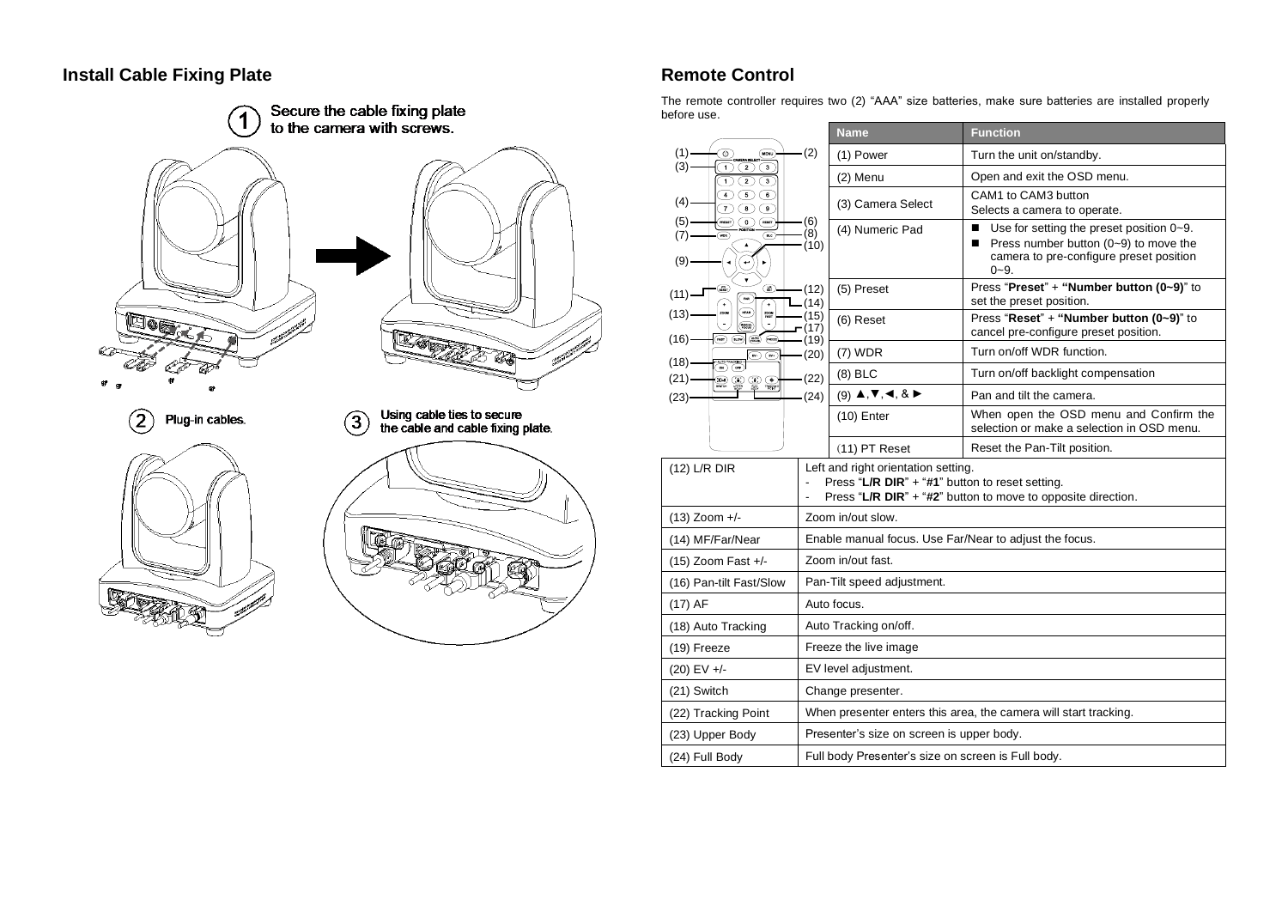### **Setup Tracking Point**

Setup a tracking point as a start point of auto tracking. In general, the tracking point is set at the position of the speaker. When the camera detects a person at the tracking point it will start to track that person. Also, when tracking is lost, the camera will revert back to the tracking point after a few seconds.

- 1. Press (MENU) button on remote control to call out the OSD menu.
- 2. Go to **Network** > **DHCP** > **On**. Then, go to **System** > **Information** to check IP address of the camera.



3. Next, open the browser on your PC/laptop, enter the IP address of the camera and connect to camera (Default login account and password are **admin**/**admin)**. User should see the camera Web UI.



4. Select **Tracking Settings** > Presenter. Use **A**, ▼, ◀, ▶, <mark>←</mark> and ● to set the camera position,

then, select Save to Preset 1 to save the tracking point. For more detail setting of tracking, please refer to user manual.



## **Ceiling installation**

- 1. Secure the mount bracket on the ceiling. Screw: 4 screws, M4 x 10mm(Not Included in the package)
- 2. Install the mount bracket on the camera. Screw: 3 screw , 1/4"-20 L=6.5mm(Included in the package)



3. Slide the mount bracket with the camera into the mount bracket which secured on the



**[Note]** Connects necessary cables after sliding the camera into the mount bracket.

Screw: 3 screws, M3 x 6mm( Not Included in the package)